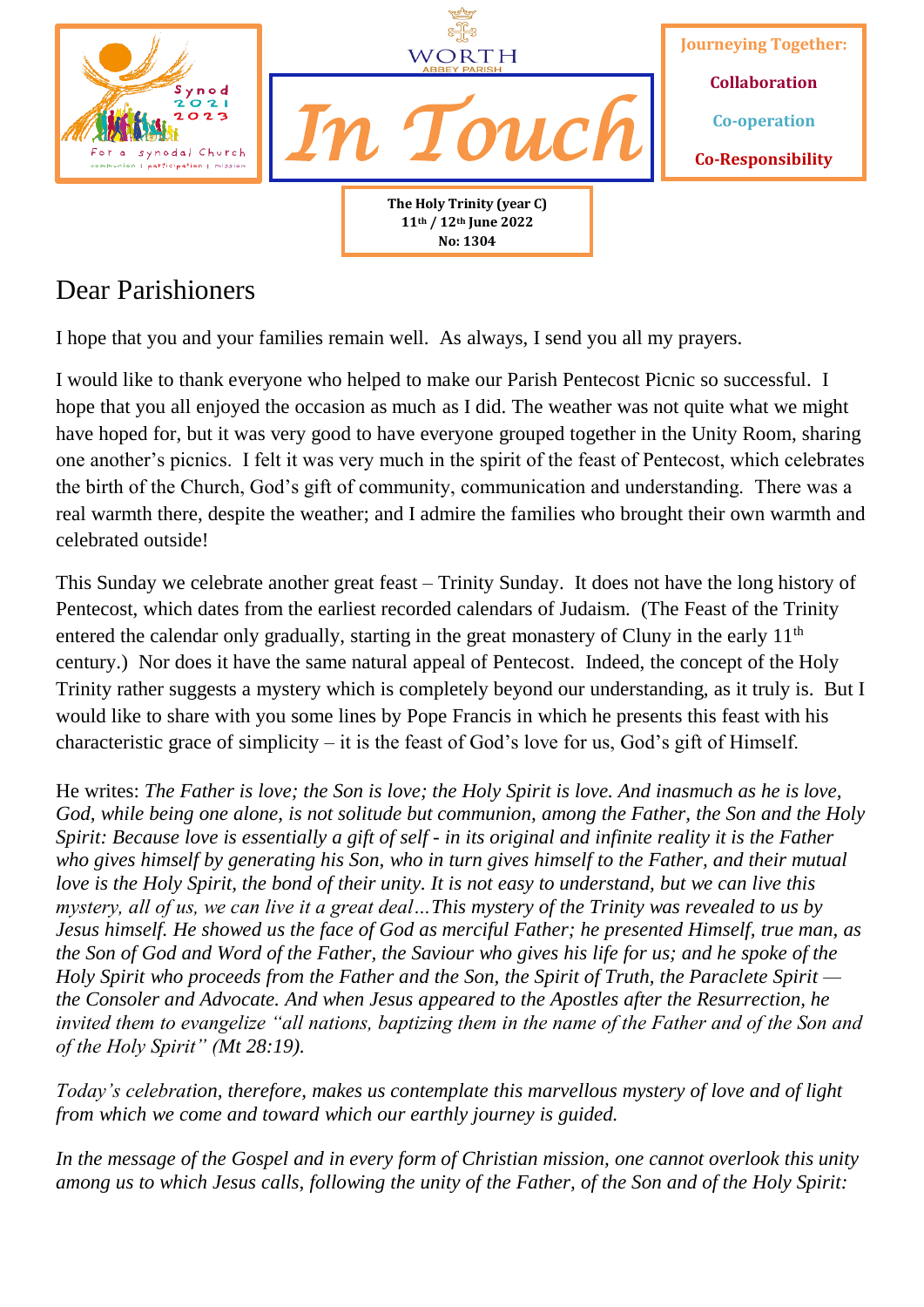*one cannot overlook this unity. The beauty of the Gospel asks to be lived — unity — and witnessed in the harmony among us, who are so diverse! And this unity, I dare say, is essential to Christians: it is not an attitude, a manner of speaking, no; it is essential, because it is the unity that arises from love, from the mercy of God, from the justification of Jesus Christ and from the presence of the Holy Spirit in our hearts.*

I commend to you this meditation. Do please consider how we can live this unity of love and show the presence of God in our community.

My best wishes to you all. Fr Paul



**Eternal rest grant unto them, O Lord, and let perpetual light shine upon them, may they rest in peace. Amen.**

#### **Daily Readings**

Monday – 1 Kgs 21:1-16 Matt 5:38-42 **(St Anthony of Padua)** Tuesday – 1 Kgs 21:17-29 Matt 5:43-48 Wednesday – 2 Kgs 2:1, 6-14 Matt 6:1-6, 16-18 Thursday –Sir 48:1-14 Matt 6:7-15 Friday – 2 Kgs 11:1-4, 9-18, 20 Matt 6:19-23 Saturday – 2 Chr 24:17-25 Matt 6:24-34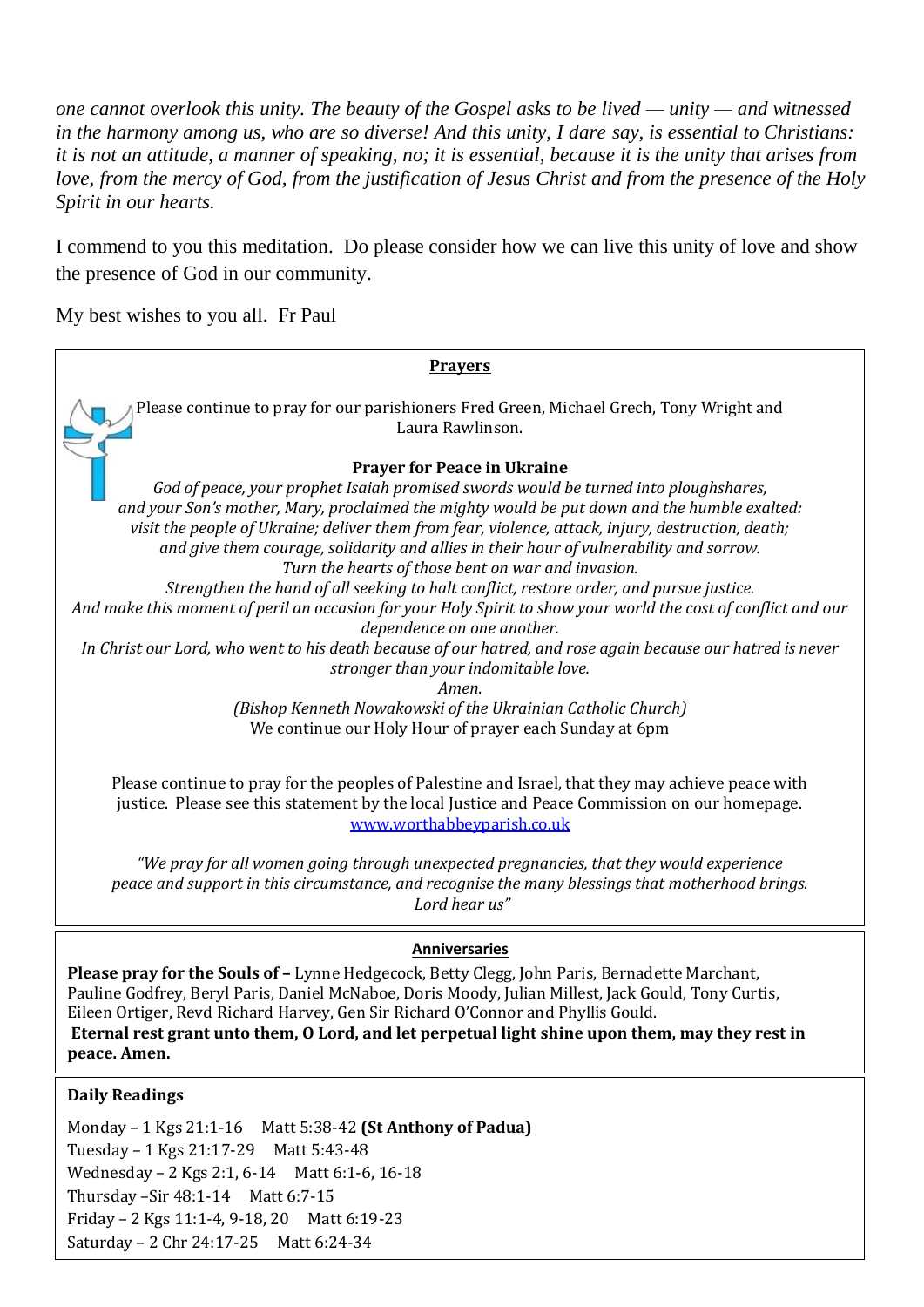#### Next Sunday's Readings: **Corpus Christi** 1st Reading – Genesis 14:18-20 2nd Reading – 1 Corinthians 11:23-26 **Gospel:** Luke 9:11-17 **The feeding of the five thousand**





**This Sunday 12th June** – Parish Brunch in Compass House at 11am.

(Next brunch on 10th July will be "bring your own". If the weather is nice this will be outside, if not, we will use the Unity Room)

**19th June –** Next Parish Walk. Depart from Worth after mass and return to Worth for a shared picnic.

**22nd June** – Joint mass with the school at 4.30pm.

**24th June – 9th July** – Fr Paul on Holiday

**24th June – 10th July** – Approximate date for church closure for roof repairs.

During Fr Paul's absence, there will be no Saturday evening mass on **25th June and 2nd July.**

Due to the possible closure of the Abbey Church, mass will be celebrated on **Sunday 3rd July** in the school theatre.

**(If we need to celebrate mass in the theatre, notices will be posted on the church doors and stewards will be on hand)**

> Next weekend ( $18<sup>th</sup>/19<sup>th</sup>$  June) will be our last In Touch until  $17<sup>th</sup>$  July. Please contact Maria in the parish office, if you would like to add a notice.

#### **Junior Church**

Do you enjoy working with children? We urgently need more helpers to run the Junior Church on Sunday mornings during the first part of mass for children of school age. This lasts less than half an hour, and there is a rota. You will be able to accompany those who have experience of doing, this for training. The children love it, and I am sure that you will enjoy it! Do please get in touch. Thank you. Fr Paul

### **First Holy Communion Preparation**

We have started to register children for preparation for their First Confession and Holy Communion. The group (children and parent, or parents, and other family members who can take part) meets on Saturday mornings, beginning on Saturday, 10<sup>th</sup> September 2022. Your child should have reached his or her eighth birthday by the date of the celebration of the First Communion, Sunday, 14th May 2023. Please get in touch with the parish office – [parish@worth.org.uk](mailto:parish@worth.org.uk)

#### **Studio or Flat?**

Do you have, or know of someone who might have a property they could let out for 8 or 9 months from 22nd June? This is for a 22-year-old girl, who will be doing training at Gatwick Airport. If you can help, please call her mother, Rosie, on 07811 657824 or alternatively let Maria in the Parish office know, and we will contact for you. Thank you.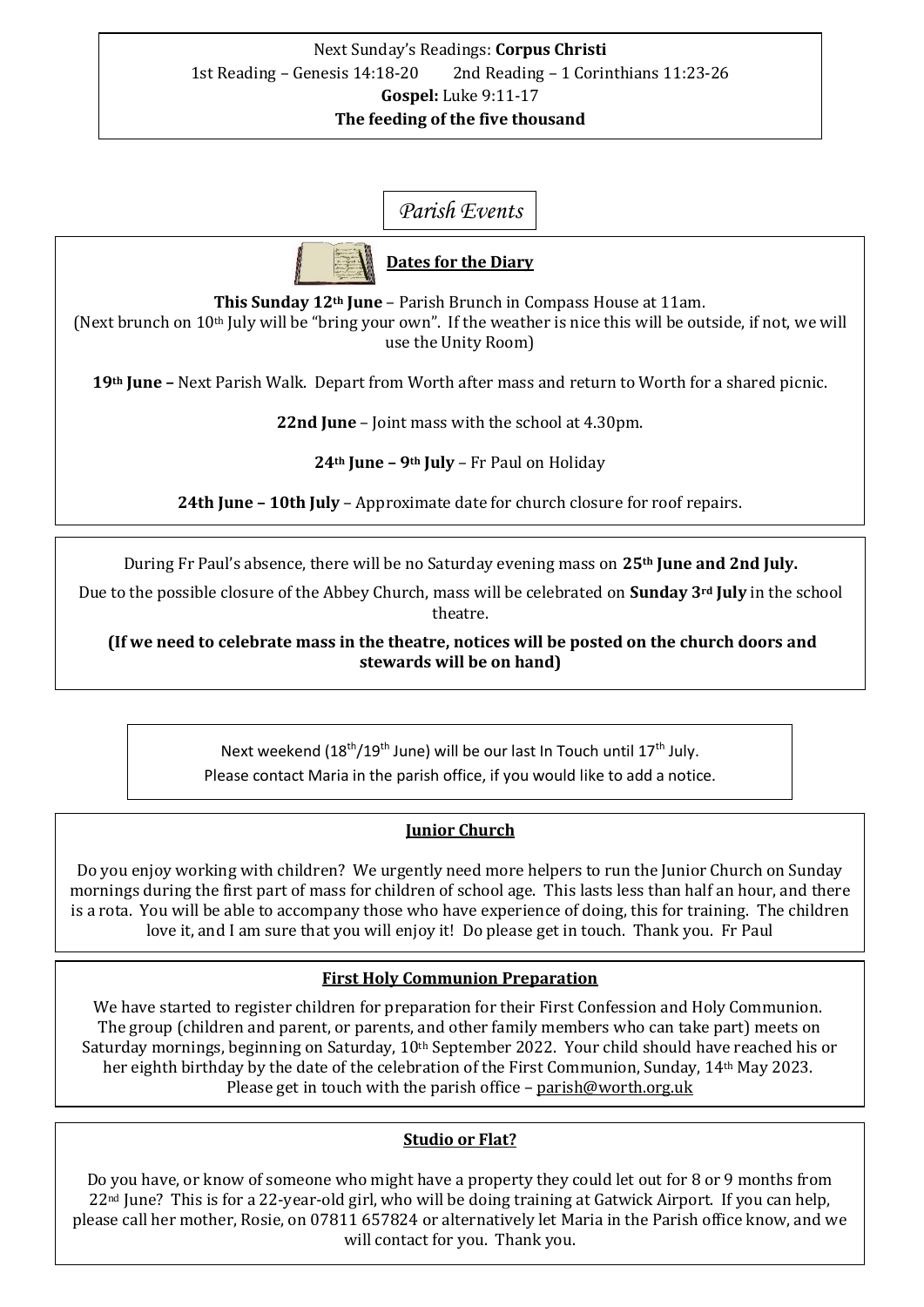*Non-Parish Events*

#### **A Day with Mary**

A day of instruction, devotion and intercession, based on the message given at Fatima in 1917. Arundel Cathedral, Sussex on **Saturday 9th July** at 9.30am (finish 5pm. Please bring a packed lunch) For full information see - [www.adaywithmary.org](http://www.adaywithmary.org/)



In September and October this year, the relics of St Bernadette will journey on pilgrimage to England, Scotland, and Wales for the very first time**.** This once in a lifetime event will provide an opportunity for people of all ages and backgrounds to experience the gifts and charisms of Lourdes, in a church or cathedral near them, with the relics visiting three venues in our Diocese;

- [St Dunstan's in Woking](https://abdiocese.us9.list-manage.com/track/click?u=6ad3715cf61665df736c264a6&id=436c714e60&e=8bc70b5251) 21st October
- [Arundel Cathedral](https://abdiocese.us9.list-manage.com/track/click?u=6ad3715cf61665df736c264a6&id=738cdd809f&e=8bc70b5251) 22nnd October
	- **[Worth Abbey](https://abdiocese.us9.list-manage.com/track/click?u=6ad3715cf61665df736c264a6&id=1f466cd2f9&e=8bc70b5251) – 23rd October**

The relic tour website is now live, and will be updated regularly with further details of this very special visit. To discover more about the visit and learn about the life of St Bernadette and charisms of Lourdes, please click [Relic Tour](https://stbernadette.org.uk/?ct=t%28EMAIL_CAMPAIGN_2_17_2022_14_56_COPY_02%29&mc_cid=56bc6f4520&mc_eid=8bc70b5251)

#### **Links for Our Common Home**

[Help Reduce Food Waste](https://toogoodtogo.us11.list-manage.com/track/click?u=1d95939f0943ea37b27dd7764&id=d414ee5d71&e=d30af1a37f) [Greenpeace 101 ideas to live more sustainably](https://action.greenpeace.org.uk/Greenpeace-Guide-to-Life?source=EM&subsource=GOFRNAPEEM07YS&utm_source=newsletter&utm_medium=Email&utm_campaign=Guide+to+Life++PE+20211028&utm_term=Full+List)

[Help Reduce Plastic Waste](https://www.futurelearn.com/info/blog/how-to-reduce-plastic-waste) [Fairer World](https://mailchi.mp/ca81dc08590c/fairer-world-lindfield-newsletter-april-15615906?e=8ee57b2955)

Laudato Si' [Movement](https://laudatosimovement.org/) [WSCC Environment and Climate Change Newsletter](https://content.govdelivery.com/accounts/UKWSCC/bulletins/308b657)

[Nature on your doorstep](https://www.rspb.org.uk/get-involved/activities/nature-on-your-doorstep/?utm_source=notes_on_nature_20211016&utm_medium=email&utm_term=&utm_content=button-guidance-bird-woodpecker-top-power-full&utm_campaign=notes_on_nature&sourcecode=&cta_sourcecode=&modulecontent=) <https://www.sussexgreenliving.co.uk/>

<https://www.recyclenow.com/repeatthecycle>[Greenpeace Big Plastic Count](https://thebigplasticcount.com/sign-up/digital?source=EM&subsource=OCPOPSOAEM21JL&utm_source=newsletter&utm_medium=Email&utm_campaign=BPC%20-%20Household%20sign%20up%20%20OA%2020220221&utm_term=Full%20List)

[West Sussex Climate Action](https://www.westsussex.gov.uk/leisure-recreation-and-community/west-sussex-climate-action/) [The Joyful Environmentalist](https://mailchi.mp/3d17e74dd9f1/fairer-world-lindfield-newsletter-april-16088074?e=8ee57b2955)

# **REGULAR EVENTS IN THE PARISH**

**Mass Times** - Saturday: 9.00 am (Concelebrated) and 5.00 pm (First Mass of Sunday), Sunday: 9.30 am Daily Mass: 5.30 pm (Concelebrated), Holy Days of Obligation: Vigil Mass: 7.30 pm; Feast Day: 5.30 pm



**Adoration -** Friday evenings 7.00- 8.00pm in the Blessed Sacrament Chapel. Reflection, m[usic and si](http://thegreenstudy.com/2013/04/15/the-nature-of-doves/)lence.

**Confessions (Sacrament of Reconciliation) -** Sundays 9.00-9.30am and Thursday 2pm with Exposition. *(please check with Parish Office before coming)*

**Rosary Group –** Mondays in the Abbey Church after Vespers – 7:10pm until 8:00pm. Plea[se get in t](https://creativecommons.org/licenses/by-nd/3.0/)ouch with Rachel Davies: 07801 696354

**Lectio Divina –** Tuesday evenings at 7.40pm via Zoom. Please contact Jenny Chapman jenny chapman@sky.com

**Christian Meditation Group –** 7.00pm in the Unity Room, please contact Richard by email [rbrownd1@gmail.com](mailto:rbrownd1@gmail.com) **Next Meetings -\*29th June** (\*this one session will be held in St Bruno's sitting Room) and 27<sup>th</sup> July.

**Vigil for Vocations** - (1st Friday). After Compline 8.30pm - 9.00pm.

**Bible Study Group** – 11.15am on Mondays in Compass House. (New Location). Please double check with the Parish Office.